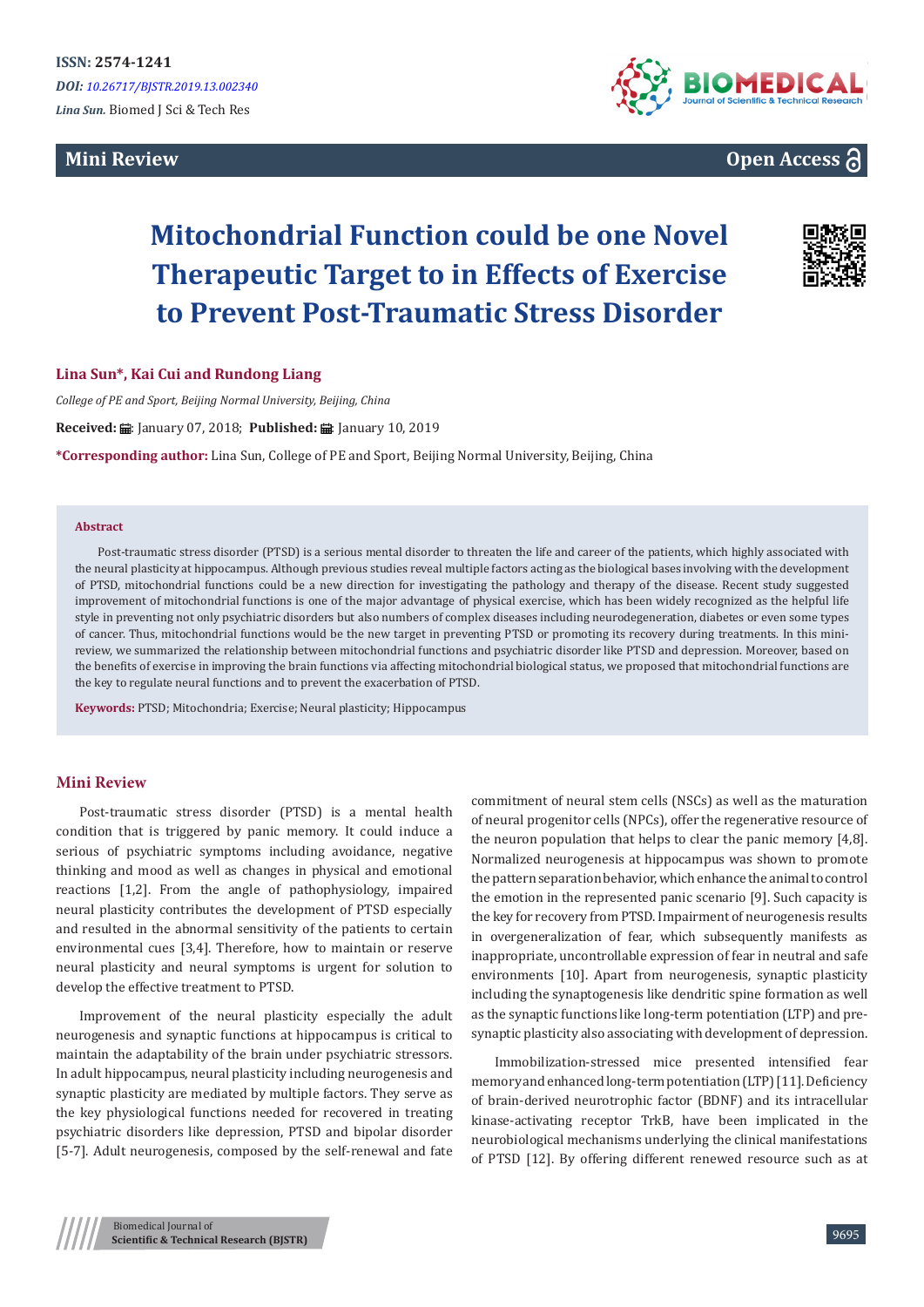neuronal population as well as synaptic complexity, neural plasticity including neurogenesis and synaptic plasticity support the capacity of the brain to cope with the psychiatric stressors (Figure 1). Conversely, impairment of the neural plasticity is often showing to correlation with the occurrence of psychiatric disorder especially

PTSD or major depression [13,14]. Although different efforts were tried to improve the neural plasticity, inefficiency treatment effects or relapse of the disease symptom usually happen due to lack of understanding on the key regulator of the neural plasticity.



Figure 1: Exercise promote the recovery of patients with PTSD by promoting neural plasticity.

Hippocampus is the limbic system in brain with the high structural and functional plasticity. Panic memories due to its strong negative feelings usually form serious psychiatric stressor, which impairs the neural plasticity in hippocampus including neurogenesis and synaptic functions. Neurogenesis mainly including the process of self-renewal of the neural stem cells (NSCs), development of intermediate progenitor cells (IPCs), the maturation of the immature neurons (IMN) as well as the survival of new generated mature neurons (MN). Synaptic plasticity including the density of the post synaptic spines, as well as the functions of single synaptic that containing the functions of pre- and post- synapse. It has been widely reported that exercise could promote those two kinds of neural plasticity and improve the hippocampal functions. Such mechanism explains the effects of exercise in attenuating the main symptoms of PTSD.

The effects of physical exercise, the effective and economic way to prevent and help the recovery the psychiatric symptom associated with PTSD, enlighten the new idea that metabolic functions could be a key target in regulating neural plasticity [15- 17]. Convergent of evidence indicates the role of mitochondria in regulating neural functions. At hippocampus, adult NSCs undergo the switch from glycolysis to oxidative phosphorylation (OXPHOS)

following the process of neurogenesis [18]. In mature neurons, mitochondrial metabolism is the main energy source enabling the stimulation of complex electrophysiological process [19,20]. Coincidentally, physical exercise is the effective way to promote mitochondrial functions and perform the therapeutic effects in many chronic diseases, like diabetes, neurodegeneration and psychiatric disorders [21,22]. Additionally, drugs that widely used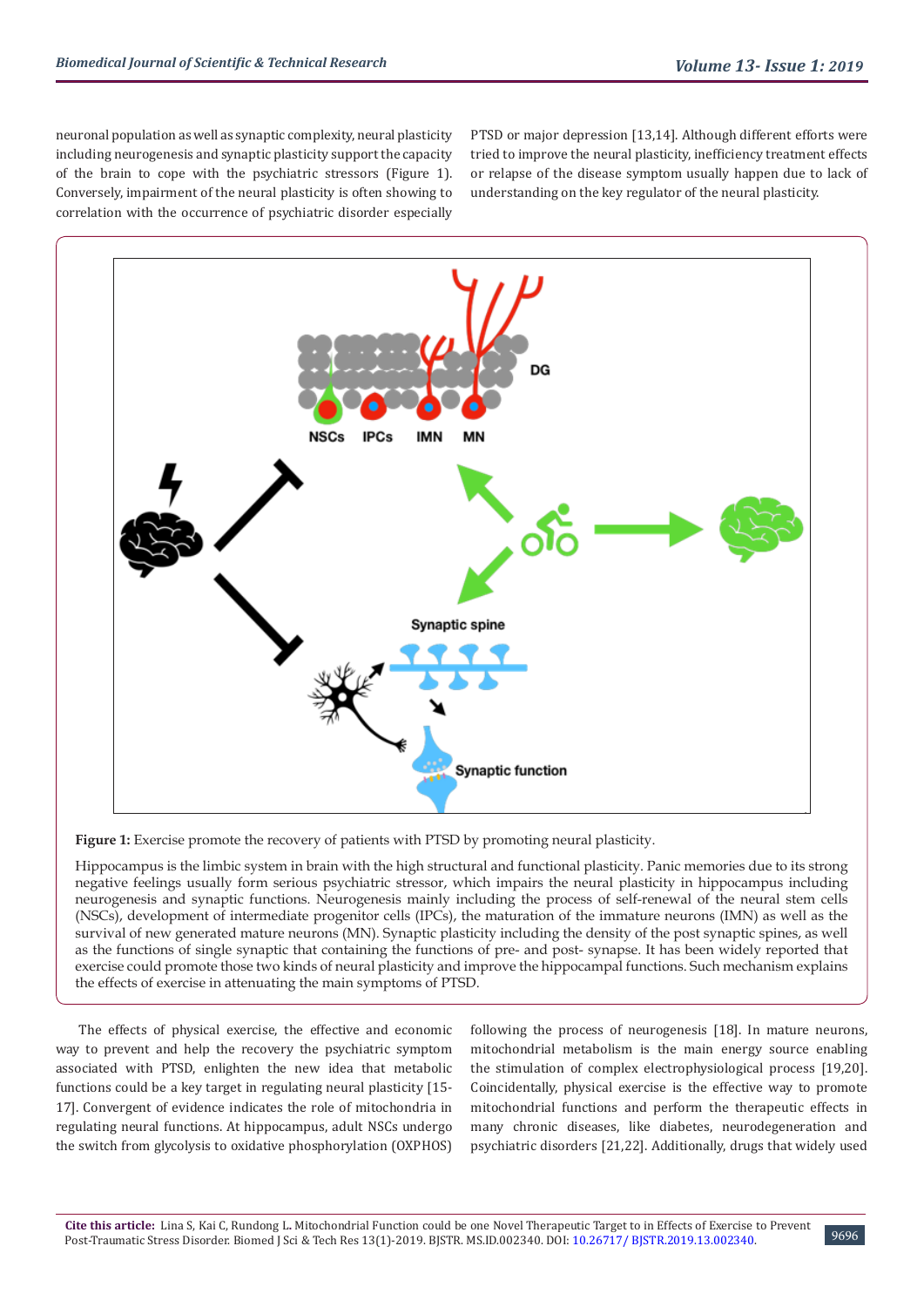on clinic was proved could improve the mitochondria functions and thus perform the brain protection.

For example, brain functional recovery drug piracetam was proved could prevent ageing induced neurogenesis decline by promote mitochondrial metabolism [18]. Antioxidants that targeted on controlling the level of reactive oxidative species (ROS) could also reserve the functions of mitochondria [23]. However, it is noteworthy that exercise may elevate the level of ROS, which has been recently declared as the mechanism in antidiabetic effects [24]. Consistent with such point, certain level of ROS serves as the 'second messenger' to promote the fate commitment of the NSCs at physiological level [25]. Based on such fact, exercise maybe the effective way to control the level of ROS into physiological reasonable by promoting mitochondrial OXPHOS. For synaptic functions, it was demonstrated that ablation of mitochondrial component uncouple protein 2 (UCP2) induced an anxiety prone, cognitively impaired behavioral phenotype, indicating the key roles of mitochondria functions in regulating synaptic plasticity [26]. Thus, normalization of mitochondrial functions could be the new direction on treatment of PTSD.

#### **Summary and Perspective**

It is well-recognized about the benefit of exercise to improve neural functions. However, something that showing beneficial may also lead a harmful result. Likewise, whether overproduction of ROS induced by inappropriate exercise will exacerbate the PTSD associated symptoms remain unknown. With deepen understanding on the relationship between exercise with neural plasticity during the recovery from PTSD, answering the question if certain level of exercise is helpful to improve mitochondrial functions or excessive intensity of exercise can result the adverse effects is worthwhile for explaining. Moreover, how to combine the personality exercise scheme with current clinical medications in different types of PTSD is also need for further investigation. In future research works, focusing on improving mitochondrial functions to promote neuroprotective effects could the breakthrough to treat psychiatric disorders like PTSD and depression.

#### **References**

- 1. [Cohen JA, Deblinger E, Mannarino AP, Steer RA \(2004\) A multisite,](https://www.ncbi.nlm.nih.gov/pmc/articles/PMC1201422/)  [randomized controlled trial for children with sexual abuse-related PTSD](https://www.ncbi.nlm.nih.gov/pmc/articles/PMC1201422/)  [symptoms. J Am Acad Child Adolesc Psychiatry 43\(4\): 393-402.](https://www.ncbi.nlm.nih.gov/pmc/articles/PMC1201422/)
- 2. [Raskind MA, Peskind ER, Kanter ED, Petrie EC, Radant A, et al. \(2003\)](https://www.ncbi.nlm.nih.gov/pubmed/12562588)  [Reduction of nightmares and other PTSD symptoms in combat veterans](https://www.ncbi.nlm.nih.gov/pubmed/12562588)  [by prazosin: A placebo-controlled study. Am J Psychiatry 160\(2\): 371-](https://www.ncbi.nlm.nih.gov/pubmed/12562588) [373.](https://www.ncbi.nlm.nih.gov/pubmed/12562588)
- 3. [Adamec R, Kent P, Anisman H, Shallow T, Merali Z \(1998\) Neural](https://www.ncbi.nlm.nih.gov/pubmed/9884124)  [plasticity, neuropeptides and anxiety in animals--implications for](https://www.ncbi.nlm.nih.gov/pubmed/9884124)  [understanding and treating affective disorder following traumatic stress](https://www.ncbi.nlm.nih.gov/pubmed/9884124)  [in humans. Neurosci Biobehav Rev 23\(2\): 301-318.](https://www.ncbi.nlm.nih.gov/pubmed/9884124)
- 4. [Kheirbek MA, Klemenhagen KC, Sahay A, Hen R \(2012\) Neurogenesis and](https://www.ncbi.nlm.nih.gov/pubmed/23187693)  [generalization: A new approach to stratify and treat anxiety disorders.](https://www.ncbi.nlm.nih.gov/pubmed/23187693)  [Nature neuroscience 15\(12\): 1613-1620.](https://www.ncbi.nlm.nih.gov/pubmed/23187693)
- 5. [Adamec RE, Blundell J, Burton P \(2006\) Relationship of the predatory](https://www.ncbi.nlm.nih.gov/pubmed/16115684)  [attack experience to neural plasticity, pCREB expression and](https://www.ncbi.nlm.nih.gov/pubmed/16115684)  [neuroendocrine response. Neurosci Biobehav Rev 30\(3\): 356-375.](https://www.ncbi.nlm.nih.gov/pubmed/16115684)
- 6. [Nissen C, Holz J, Blechert J, Feige B, Riemann D, et al. \(2010\) Learning as](https://www.ncbi.nlm.nih.gov/pubmed/20655508) [a model for neural plasticity in major depression. Biol Psychiatry 68\(6\):](https://www.ncbi.nlm.nih.gov/pubmed/20655508) [544-552.](https://www.ncbi.nlm.nih.gov/pubmed/20655508)
- 7. [Phillips ML, Ladouceur CD, Drevets WC \(2008\) A neural model](https://www.ncbi.nlm.nih.gov/pmc/articles/PMC2745893/) [of voluntary and automatic emotion regulation: implications for](https://www.ncbi.nlm.nih.gov/pmc/articles/PMC2745893/) [understanding the pathophysiology and neurodevelopment of bipolar](https://www.ncbi.nlm.nih.gov/pmc/articles/PMC2745893/) [disorder. Mol Psychiatry 13\(9\): 833-857.](https://www.ncbi.nlm.nih.gov/pmc/articles/PMC2745893/)
- 8. [Clelland CD, Choi M, Romberg C, Clemenson GD, Fragniere A, et al. \(2009\)](https://www.ncbi.nlm.nih.gov/pubmed/19590004) [A functional role for adult hippocampal neurogenesis in spatial pattern](https://www.ncbi.nlm.nih.gov/pubmed/19590004) [separation. Science 325\(5937\): 210-213.](https://www.ncbi.nlm.nih.gov/pubmed/19590004)
- 9. [Sahay A, Scobie KN, Hill AS, O'Carroll CM, Kheirbek MA, et al. \(2011\)](https://www.ncbi.nlm.nih.gov/pubmed/21460835) [Increasing adult hippocampal neurogenesis is sufficient to improve](https://www.ncbi.nlm.nih.gov/pubmed/21460835) [pattern separation. Nature 472\(7344\): 466-470.](https://www.ncbi.nlm.nih.gov/pubmed/21460835)
- 10. [Besnard A, Sahay A \(2016\) Adult Hippocampal Neurogenesis, Fear](https://www.ncbi.nlm.nih.gov/pubmed/26068726) [Generalization and Stress. Neuropsychopharmacology 41\(1\): 24-44.](https://www.ncbi.nlm.nih.gov/pubmed/26068726)
- 11. [Nijholt I, Farchi N, Kye M, Sklan EH, Shoham S, et al. \(2004\) Stress](https://www.ncbi.nlm.nih.gov/pubmed/14581933)[induced alternative splicing of acetylcholinesterase results in enhanced](https://www.ncbi.nlm.nih.gov/pubmed/14581933) [fear memory and long-term potentiation. Mol Psychiatry 9\(2\): 174-183.](https://www.ncbi.nlm.nih.gov/pubmed/14581933)
- 12. [Kozlovsky N, Matar MA, Kaplan Z, Kotler M, Zohar J, et al. \(2007\)](https://www.ncbi.nlm.nih.gov/pubmed/17291374) [Long-term down-regulation of BDNF mRNA in rat hippocampal CA1](https://www.ncbi.nlm.nih.gov/pubmed/17291374) [subregion correlates with PTSD-like behavioural stress response. The](https://www.ncbi.nlm.nih.gov/pubmed/17291374) [international journal of neuropsychopharmacology / official scientific](https://www.ncbi.nlm.nih.gov/pubmed/17291374) [journal of the Collegium Internationale Neuropsychopharmacologicum](https://www.ncbi.nlm.nih.gov/pubmed/17291374) [10\(6\): 741-758.](https://www.ncbi.nlm.nih.gov/pubmed/17291374)
- 13. [Kunas SL, Yang Y, Straube B, Kircher T, Gerlach AL, et al. \(2018\) The](https://www.ncbi.nlm.nih.gov/pubmed/30428445) [impact of depressive comorbidity on neural plasticity following](https://www.ncbi.nlm.nih.gov/pubmed/30428445) [cognitive- behavioral therapy in panic disorder with agoraphobia. J](https://www.ncbi.nlm.nih.gov/pubmed/30428445) [Affect Disord 245: 451-460.](https://www.ncbi.nlm.nih.gov/pubmed/30428445)
- 14. [Olson DE \(2018\) Psychoplastogens: A Promising Class of Plasticity-](https://www.ncbi.nlm.nih.gov/pmc/articles/PMC6149016/)[Promoting Neurotherapeutics. J Exp Neurosci 12: 1179069518800508.](https://www.ncbi.nlm.nih.gov/pmc/articles/PMC6149016/)
- 15. [Rosenbaum S, Sherrington C, Tiedemann A \(2015\) Exercise](https://www.ncbi.nlm.nih.gov/pubmed/25443996) [augmentation compared with usual care for post-traumatic stress](https://www.ncbi.nlm.nih.gov/pubmed/25443996) [disorder: A randomized controlled trial. Acta Psychiatr Scand 131\(5\):](https://www.ncbi.nlm.nih.gov/pubmed/25443996) [350-359.](https://www.ncbi.nlm.nih.gov/pubmed/25443996)
- 16. [Shivakumar G, Anderson EH, Suris AM, North CS \(2017\) Exercise for](https://www.ncbi.nlm.nih.gov/pubmed/29087845) [PTSD in Women Veterans: A Proof-of-Concept Study. Mil Med 182\(11\):](https://www.ncbi.nlm.nih.gov/pubmed/29087845) [e1809-e1814.](https://www.ncbi.nlm.nih.gov/pubmed/29087845)
- 17. [Whitworth JW, Ciccolo JT \(2016\) Exercise and Post-Traumatic Stress](https://www.ncbi.nlm.nih.gov/pubmed/27612337) [Disorder in Military Veterans: A Systematic Review. Mil Med 181\(9\):](https://www.ncbi.nlm.nih.gov/pubmed/27612337) [953-960.](https://www.ncbi.nlm.nih.gov/pubmed/27612337)
- 18. [Beckervordersandforth R, Ebert B, Schaffner I, Moss J, Fiebig C, et al.](https://www.ncbi.nlm.nih.gov/pubmed/28111078) [\(2017\) Role of Mitochondrial Metabolism in the Control of Early Lineage](https://www.ncbi.nlm.nih.gov/pubmed/28111078) [Progression and Aging Phenotypes in Adult Hippocampal Neurogenesis.](https://www.ncbi.nlm.nih.gov/pubmed/28111078) [Neuron 93\(3\): 560-573.](https://www.ncbi.nlm.nih.gov/pubmed/28111078)
- 19. [Kann O \(2016\) The interneuron energy hypothesis: Implications for](https://www.ncbi.nlm.nih.gov/pubmed/26284893) [brain disease. Neurobiology of disease 90: 75-85.](https://www.ncbi.nlm.nih.gov/pubmed/26284893)
- 20. [Kwon SK, Sando R 3rd, Lewis TL, Hirabayashi Y, Maximov A, et al.](https://journals.plos.org/plosbiology/article?id=10.1371/journal.pbio.1002516) [\(2016\) LKB1 Regulates Mitochondria-Dependent Presynaptic Calcium](https://journals.plos.org/plosbiology/article?id=10.1371/journal.pbio.1002516) [Clearance and Neurotransmitter Release Properties at Excitatory](https://journals.plos.org/plosbiology/article?id=10.1371/journal.pbio.1002516) [Synapses along Cortical Axons. PLoS Biol 14: e1002516.](https://journals.plos.org/plosbiology/article?id=10.1371/journal.pbio.1002516)
- 21. [Barnes JN \(2015\) Exercise, cognitive function and aging. Adv Physiol](https://www.ncbi.nlm.nih.gov/pmc/articles/PMC4587595/) [Educ 39\(2\): 55-62.](https://www.ncbi.nlm.nih.gov/pmc/articles/PMC4587595/)
- 22. [Jenkins DW, Jenks A \(2017\) Exercise and Diabetes: A Narrative Review. J](https://www.ncbi.nlm.nih.gov/pubmed/28842107) [Foot Ankle Surg 56\(5\): 968-974.](https://www.ncbi.nlm.nih.gov/pubmed/28842107)
- 23. [Oyewole AO, Birch-Machin MA \(2015\) Mitochondria-targeted](https://www.ncbi.nlm.nih.gov/pubmed/26253366) [antioxidants. FASEB journal: official publication of the Federation of](https://www.ncbi.nlm.nih.gov/pubmed/26253366) [American Societies for Experimental Biology 29\(12\): 4766-4771.](https://www.ncbi.nlm.nih.gov/pubmed/26253366)
- 24. [Watson JD \(2014\) Type 2 diabetes as a redox disease. Lancet 383\(9919\):](https://www.ncbi.nlm.nih.gov/pubmed/24581668) [841-843.](https://www.ncbi.nlm.nih.gov/pubmed/24581668)